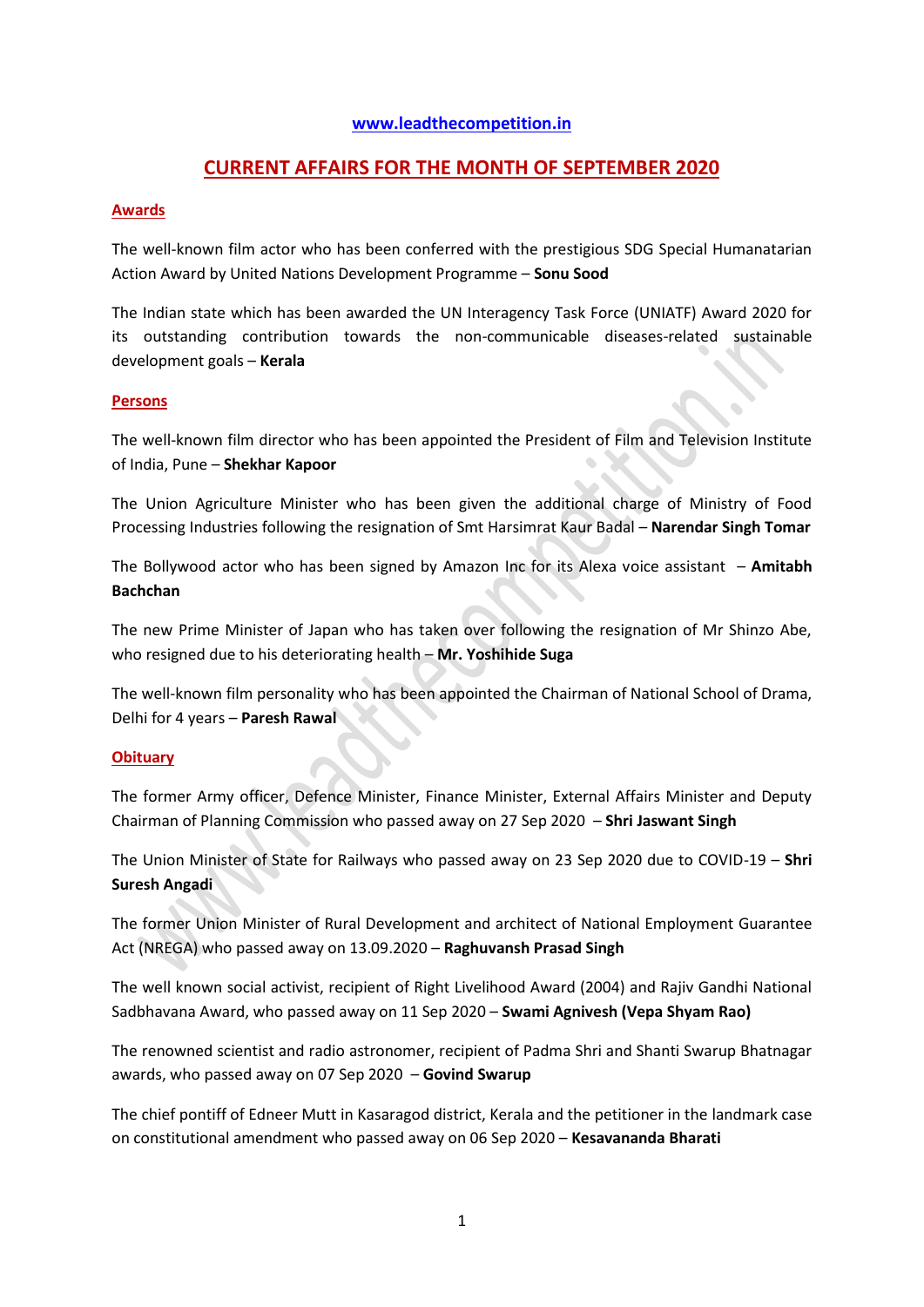India's first female cardiologist, recipient of Padma Bhushan (1967) and Padma Vibhushan (1992), who passed away on 29 August 2020 – **S.I. Padmavati**

### **Defence**

The 4th edition of biennial India-Japan Maritime bilateral exercise conducted in north Arabian Sea from 26 to 28 September 2020 – **JIMEX**

The 11th edition of biennial bilateral maritime exercise between Indian Navy and Russian Navy scheduled to be held in the Bay of Bengal from 04 to 05 September 2020 – **Indra Navy - 20**

### **Sports**

The winners of Italian Open 2020 Men's Singles and Women's Singles titles respectively – **Novak Djokovic and Simona Halep**

#### **Places**

The place in Bihar where setting up All India Institute of Medical Sciences has been approved by Union Cabinet – **Darbhanga**

The Indian Air Force base at which Rafale aircraft were formally inducted into the IAF in presence of Raksha Mantri Shri Rajnath Singh and Ms Florence Parly, Minister of the Armed Forces of France – **Ambala**

#### **Miscellaneous**

The languages which have been added to the list of official languages (namely Urdu and English) of Jammu and Kashmir by the Jammu and Kashmir Official Languages Bill, 2020 – **Kashmiri, Dogri and Hindi**

The MSP (Minimum Support Price) for wheat for 2020-21 marketing season as announced by the Central Govt – **Rs. 1975**

The title and number of 24x7 toll free mental rehabilitation helpline launched by Ministry of Social Justice and Empowerment – **KIRAN, 1800-599-0019**

### **AIFF Awards 2019-20**

AIFF Men's Footballer of the Year: **Gurpreet Singh Sandhu**

AIFF Women's Footballer of the Year: **Sanju**

AIFF Men's Emerging Footballer of the Year: **Anirudh Thapa**

AIFF Emerging Women's Footballer of the Year: **Ms**. **Ratanbala Devi**

### **Kapila Vatsyayan**

Born: 25 Dec 1928; Passed away: 16 Sep 2020

Leading scholar of Indian classical dance, art, architecture, and art history. Rajya Sabha MP.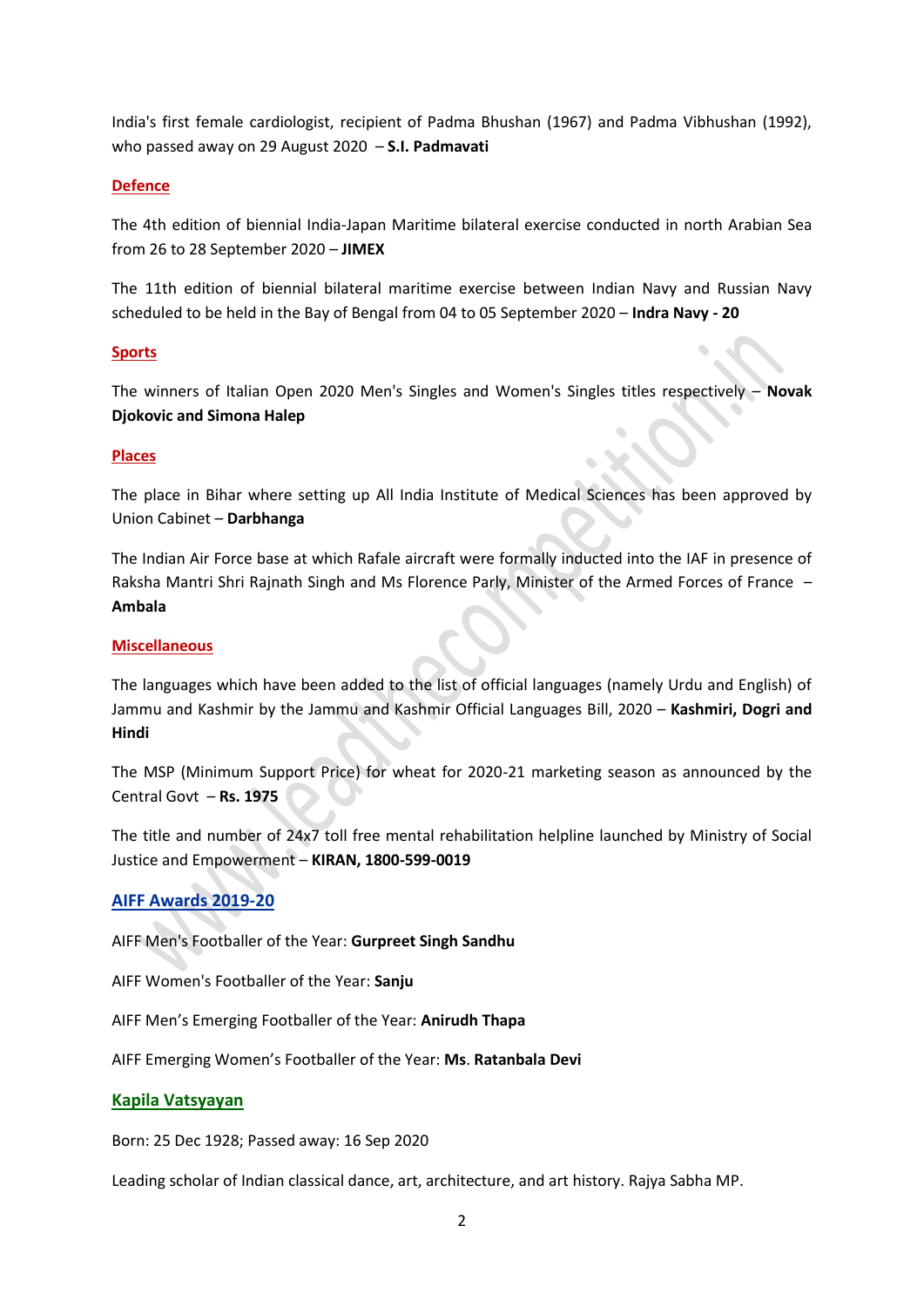Founder of **Indira Gandhi National Centre for the Arts**.

**Awards**: Sangeet Natak Akademi Fellowship (1970), Lalit Kala Akademi Fellowship (1995), Padma Vibhushan (2011)

**Books written**: The Square and the Circle of Indian Arts (1997), Bharata: The Natya Sastra (1996), Matralaksanam (1988)

## **Hypersonic Technology Demonstration Vehicle (HSTDV)**

Tested by: DRDO

Tested on: 07 Sep 2020 at 1103 hours

Tested at: Dr APJ Abdul Kalam Launch Complex at Wheeler Island, off the coast of Odisha.

The hypersonic cruise vehicle was launched using a proven solid rocket motor, which took it to an altitude of 30 kilometres (km). The hypersonic combustion sustained and the cruise vehicle continued on its desired flight path at a velocity of six times the speed of sound i.e., nearly 02 km/second for more than 20 seconds. On this successful demonstration, the country enters into the hypersonic regime paving way for advanced hypersonic Vehicles.

## **TIME magazine's 100 most influential people - 2020**

### **Indians in the list**

- 1. PM Shri Narendra Modi in **Leaders** category
- 2. Ayushmann Khurrana in **Artists** category
- 3. Bilkis (of Shaheen Bagh fame) in **Icons** category
- 4. Prof Ravindra Gupta in **Pioneers** category
- 5. Sundar Pichai in **Titans** category

## **EASE 2.0 Index for PSBs**

Top 3 banks

| Rank | <b>Bank</b>                      |
|------|----------------------------------|
|      | <b>Bank of Baroda</b>            |
|      | State Bank of India              |
|      | <b>Oriental Bank of Commerce</b> |

Top 3 banks in Responsible Banking

| Rank | <b>Bank</b>          |  |
|------|----------------------|--|
|      | Bank of Baroda       |  |
|      | State Bank of India  |  |
|      | Punjab National Bank |  |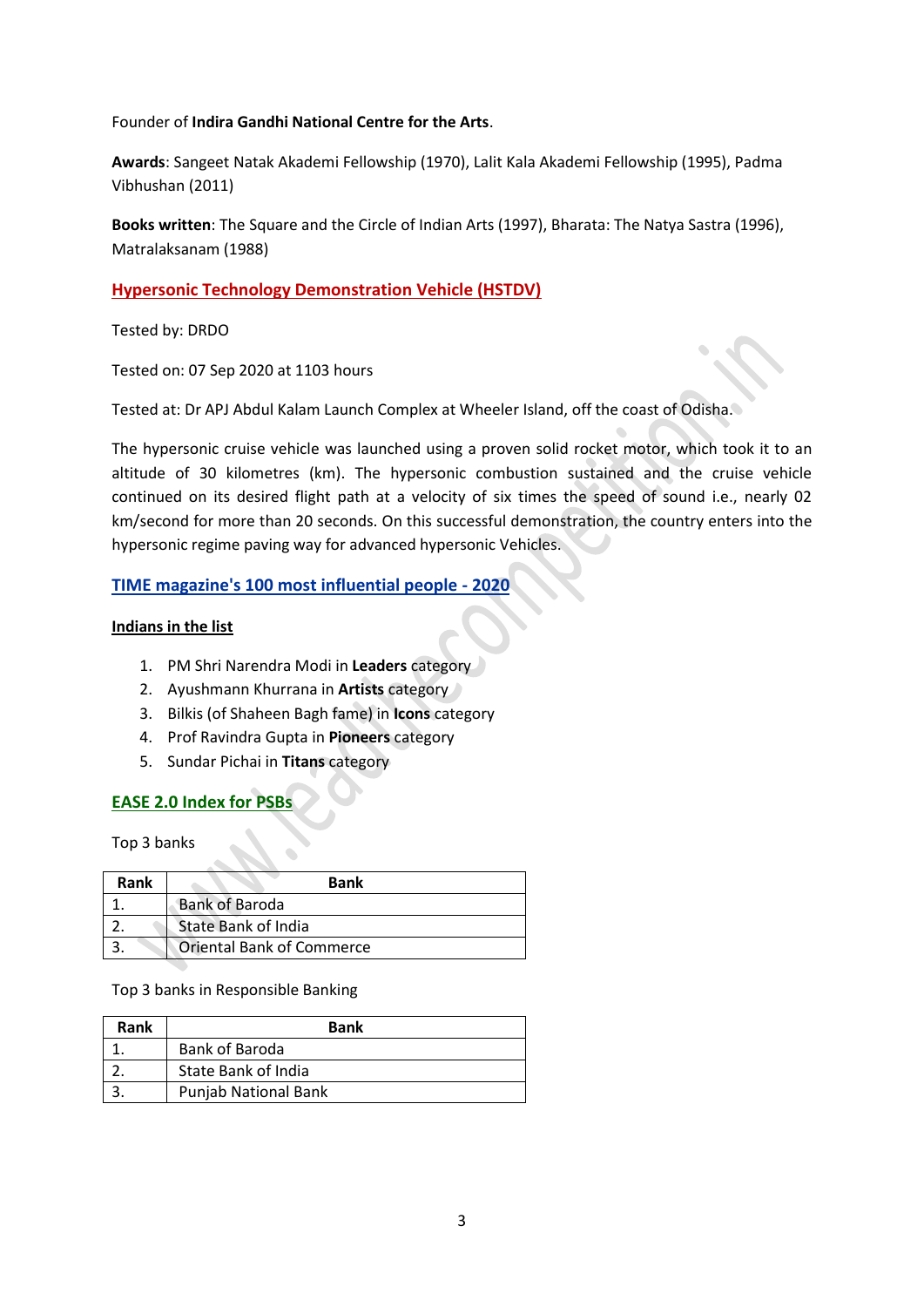Top 3 banks in Customer Responsiveness

| Rank | <b>Bank</b>                      |
|------|----------------------------------|
|      | State Bank of India              |
|      | <b>Oriental Bank of Commerce</b> |
|      | Bank of Baroda                   |

## **The Essential Commodities (Amendment) Bill 2020**

**Position prior to amendment**: Under the Essential Commodities Act, 1955, the Central Govt could regulate or prohibit the production, supply and distribution of any essential commodity for securing its equitable distribution and availability at fair prices.

**After the amendment**: The Central Government may regulate the supply of such foodstuffs, including cereals, pulses, potato, onions, edible oilseeds and oils, only under extraordinary circumstances which may include war, famine, extraordinary price rise and natural calamity of grave nature.

Further, any action on imposing stock limit shall be based on price rise and an order for regulating stock limit of any agricultural produce may be issued under this Act only if there is  $-$ 

- 1. hundred per cent increase in the retail price of horticultural produce; or
- 2. fifty per cent increase in the retail price of non-perishable agricultural foodstuffs,
- 3. over the price prevailing immediately preceding twelve months, or average retail price of last five years, whichever is lower.

## **3 Important Labour Bills passed by Parliament**

**Social Security Code, 2020**: It amalgamates 9 laws viz – 1. The Employees' Compensation Act, 1923; 2. The Employees' State Insurance Act, 1948; 3. The Employees Provident Fund and Miscellaneous Provisions Act, 1952; 4. The Employment Exchanges (Compulsory Notification of Vacancies) Act, 1959; 5. The Maternity Benefit Act, 1961; 6. The Payment of Gratuity Act, 1972; 7. The Cine Workers Welfare Fund Act, 1981; 8. The Building and Other Construction Workers Welfare Cess Act, 1996 and 9. The Unorganised Workers' Social Security Act, 2008

**Occupational Safety, Health & Working Conditions Code, 2020**: It amalgamates 13 laws viz - 1. The Factories Act, 1948; 2. The Plantations Labour Act, 1951; 3. The Mines Act, 1952; 4. The Working Journalists and other Newspaper Employees (Conditions of Service) and Miscellaneous Provisions Act, 1955; 5. The Working Journalists (Fixation of Rates of Wages) Act, 1958; 6. The Motor Transport Workers Act, 1961, 7. The Beedi and Cigar Workers (Conditions of Employment) Act, 1966, 8. The Contract Labour (Regulation and Abolition) Act, 1970; 9. The Sales Promotion Employees (Conditions of Service) Act, 1976; 10. The Inter-State Migrant Workmen (Regulation of Employment and Conditions of Service) Act, 1979; 11. The Cine-Workers and Cinema Theatre Workers (Regulation of Employment) Act, 1981; 12. The Dock Workers (Safety, Health and Welfare) Act, 1986 and 13. The Building and Other Construction Workers (Regulation of Employment and Conditions of Service) Act, 1996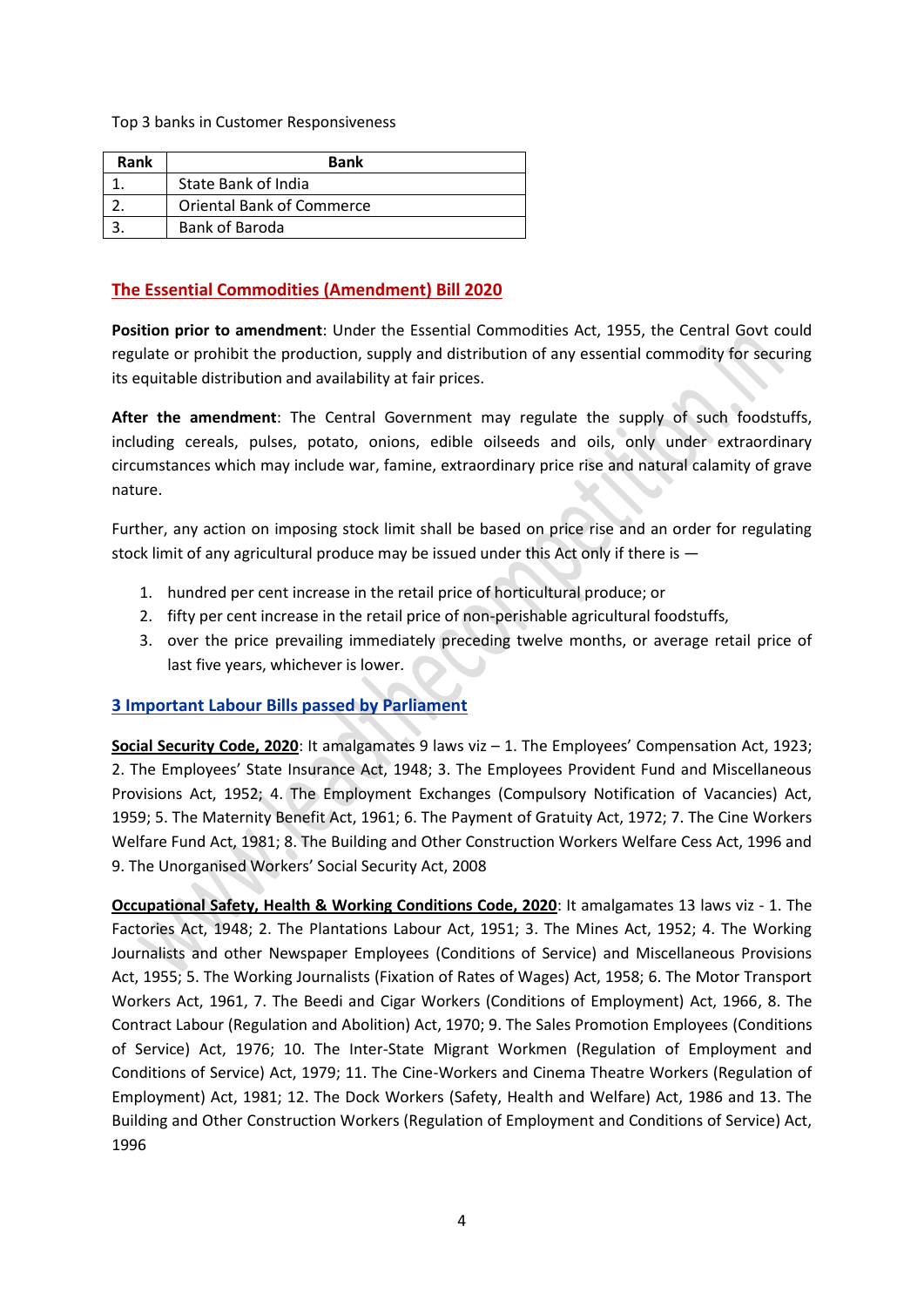**Industrial Relations Code, 2020**: It amalgamates 3 laws viz - 1. The Trade Unions Act, 1926; 2. The Industrial Employment (Standing orders) Act, 1946 and 3. The Industrial Disputes Act, 1947

# **Important Days of September 2020**

| International Day of Charity: 05 September 2020                               |
|-------------------------------------------------------------------------------|
| Designated by: United Nations General Assembly                                |
| First observed: 2013                                                          |
| International Day of Clean Air for Blue Skies: 07 September 2020              |
| Designated by: United Nations General Assembly                                |
| First observed: 2020                                                          |
| International Literacy Day: 08 September 2020                                 |
| Designated by: UNESCO                                                         |
| First observed: 1966                                                          |
| Theme: Literacy teaching and learning in the COVID-19 crisis and beyond.      |
| World Suicide Prevention Day: 10 September 2020                               |
| Designated by: International Association for Suicide Prevention               |
| First observed: 2003                                                          |
| International Day of Democracy: 15 September 2020                             |
| Designated by: UN General Assembly<br>First observed: 2008                    |
| Theme: COVID-19: A Spotlight on Democracy                                     |
| International Day for Preservation of Ozone Layer: 16 September 2020          |
| Designated by: UN General Assembly                                            |
| First observed: 1995                                                          |
| Theme: Ozone for life: 35 years of ozone layer protection                     |
| World Patient Safety Day: 17 September 2020                                   |
| Designated by: WHO                                                            |
| First observed: 2019                                                          |
| Theme: Health Worker Safety: A Priority for Patient Safety                    |
| Slogan: Safe health workers, Safe patients                                    |
| International Day of Peace: 21 September 2020                                 |
| Designated by: UN General Assembly                                            |
| First observed: 1982                                                          |
| Theme: Shaping Peace Together                                                 |
| International Day of Sign Languages: 23 September 2020                        |
| Designated by: UN General Assembly                                            |
| First observed: 2020                                                          |
| Theme: Sign Languages are for everyone                                        |
| World Maritime Day: 24 September 2020                                         |
| Designated by: International Maritime Organisation                            |
| First observed: 1978                                                          |
| Theme: Sustainable Shipping for Sustainable Planet                            |
| International Day for total elimination of Nuclear Weapons: 26 September 2020 |
| Designated by: UN General Assembly                                            |
| First observed: 2014                                                          |
| World Tourism Day: 27 September 2020                                          |
| Designated by: UNWTO General Assembly<br>First observed: 1980                 |
| Theme: Tourism and Rural Development                                          |
|                                                                               |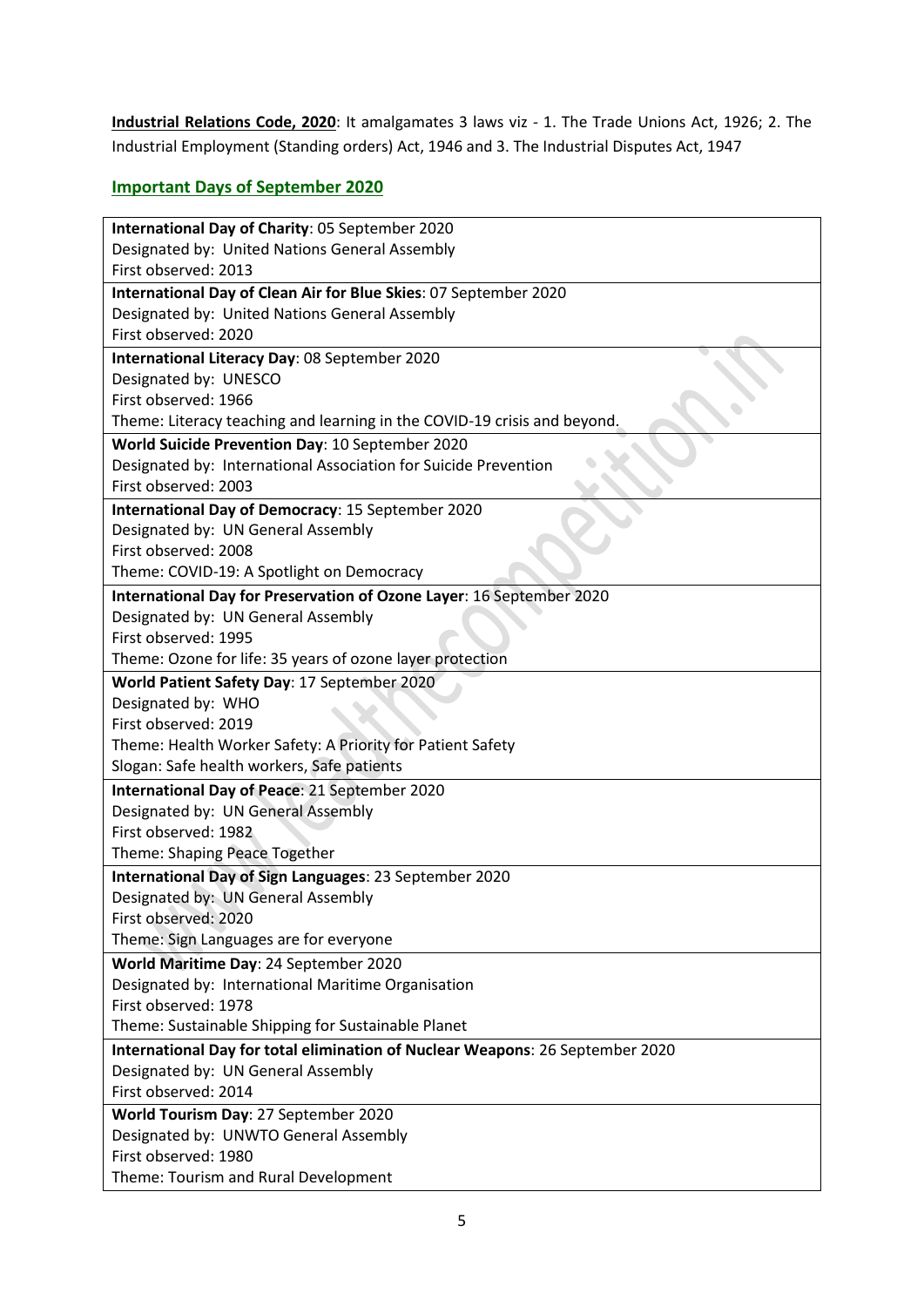**World Rabies Day**: 28 September 2020 Designated by: Global Alliance for Rabies Control First observed: 1980 Theme: End Rabies: Collaborate, Vaccinate

**International Day for Universal Access to Information**: 28 September 2020 Designated by: UNESCO First observed: 2016 Theme: Access to Information – Saving lives, Building Trust, Bringing Hope! **International Translation Day**: 30 September 2020 Designated by: Federation of International Translators and UN General Assembly First observed: 1953 (By FIT) and 2020 (by UN) Theme: Finding the words for a world in crises

## **Shri SP Balasubrahmanyam**

Born; 04.06.1946; Passed away: 25.09.2020

Indian musician, playback singer, music director, actor, dubbing artist, and film producer who worked predominantly in Telugu, Tamil, Kannada, Hindi, and Malayalam films

Tested positive for COVID-19 in August 2020

**Awards**: Padma Shri (2001), Padma Bhushan (2011)

National Film Award for Best Singer in 1979 (Telugu), 1981 (Hindi), 1983 (Telugu), 1988 (Telugu), 1995 (Kannada) and 1996 (Tamil)

Filmfare Awards in 1989 and Filmfare Awards South in 2006, 2007 and 2020

He has also won several Nandi Awards by Govt of Andhra Pradesh as singer, music director, dubbing artist and supporting actor.

He has won Tamil Nadu State Film Awards and Karnataka Awards as singer.

### **US Open 2020**

| <b>Title</b>           | Winner                         | <b>Runner-up</b>                   |
|------------------------|--------------------------------|------------------------------------|
| Men's Singles          | Dominic Thiem (Austria)        | Alexander Zverev (Germany)         |
| <b>Women's Singles</b> | Naomi Osaka (Japan)            | Victoria Azarenka (Belarus)        |
| Men's Doubles          | Mate Pavic (Croatia) and Bruno | Wesley Koolhof (Netherlands) and   |
|                        | Soares (Brazil)                | Nicola Mektic (Croatia)            |
| <b>Women's Doubles</b> | Laura Siegemund (Germany) and  | Nicole Melichar (USA) and Xu Yifan |
|                        | Vera Zvonareva (Russia)        | (China)                            |

### **INS VIRAAT**

Commissioned in Indian Navy: 1987; Decommissioned: 06 Mar 2017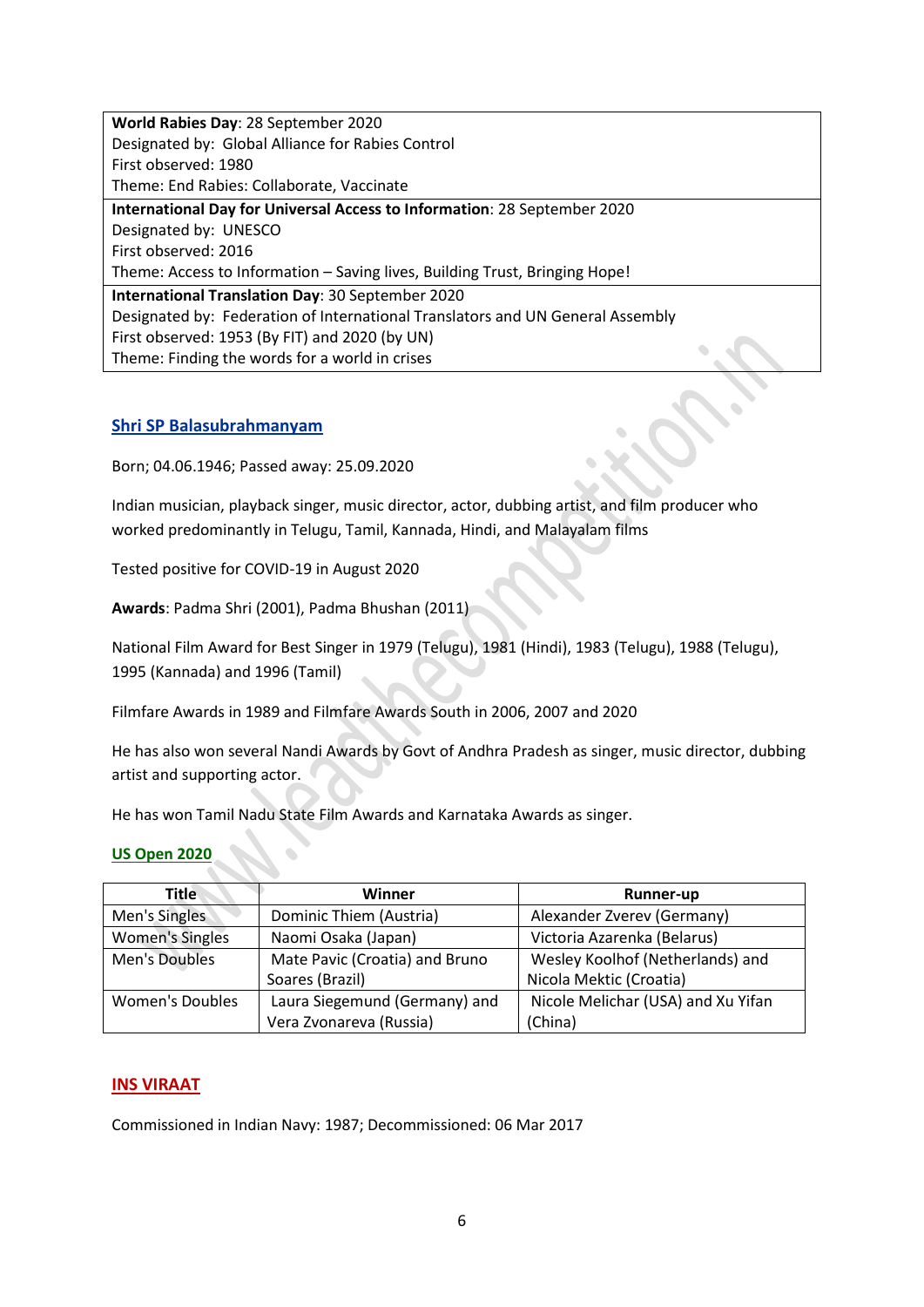It was a Centaur class aircraft carrier inducted after purchase from U.K. where it was renamed **HMS Hermes**.

It was the oldest aircraft carrier in the world in 2016 when it sailed for the last time under its own power. It has been finally towed to Alang shipbreaking yard to be broken down to scrap.

## **Global Economic Freedom Index 2020**

Released by: Fraser Institute, Canada

| Rank | Country     | Rank | Country       |
|------|-------------|------|---------------|
| 1.   | Hongkong    | 98.  | <b>Bhutan</b> |
| 2.   | Singapore   | 105. | India         |
| 3.   | New Zealand | 124. | China         |
| 4.   | Switzerland | 129. | Pakistan      |
| 5.   | Australia   | 133. | Bangladesh    |

Note: India's rank in 2019 was 79

## **Business Reform Action Plan (BRAP) ranking of states**

Announced by: Smt Nirmala Sitharaman, Union Minister of Finance and Corporate Affairs

Ranking of States based on the implementation of Business Reform Action Plan started in the year 2015. Till date, State Rankings have been released for the years 2015, 2016 and 2017-18.The Business Reform Action Plan 2018-19 includes 180 reform points covering 12 business regulatory areas such as Access to Information, Single Window System, Labour, Environment, etc.

The top five states under State Reform Action Plan 2019 are:

- 1. Andhra Pradesh
- 2. Uttar Pradesh
- 3. Telangana
- 4. Madhya Pradesh
- 5. Jharkhand

## **Global Innovation Index 2020**

Released by: World Intellectual Property Organisation

| Rank | Country     | Rank | Country   |
|------|-------------|------|-----------|
|      | Switzerland | 14.  | China     |
| 2.   | Sweden      | 48.  | India     |
| 3.   | U.S.A.      | 95.  | Nepal     |
| 4.   | U.K.        | 101. | Sri Lanka |
| 5.   | Netherlands | 107. | Pakistan  |

Note: India's rank in 2019 was 52